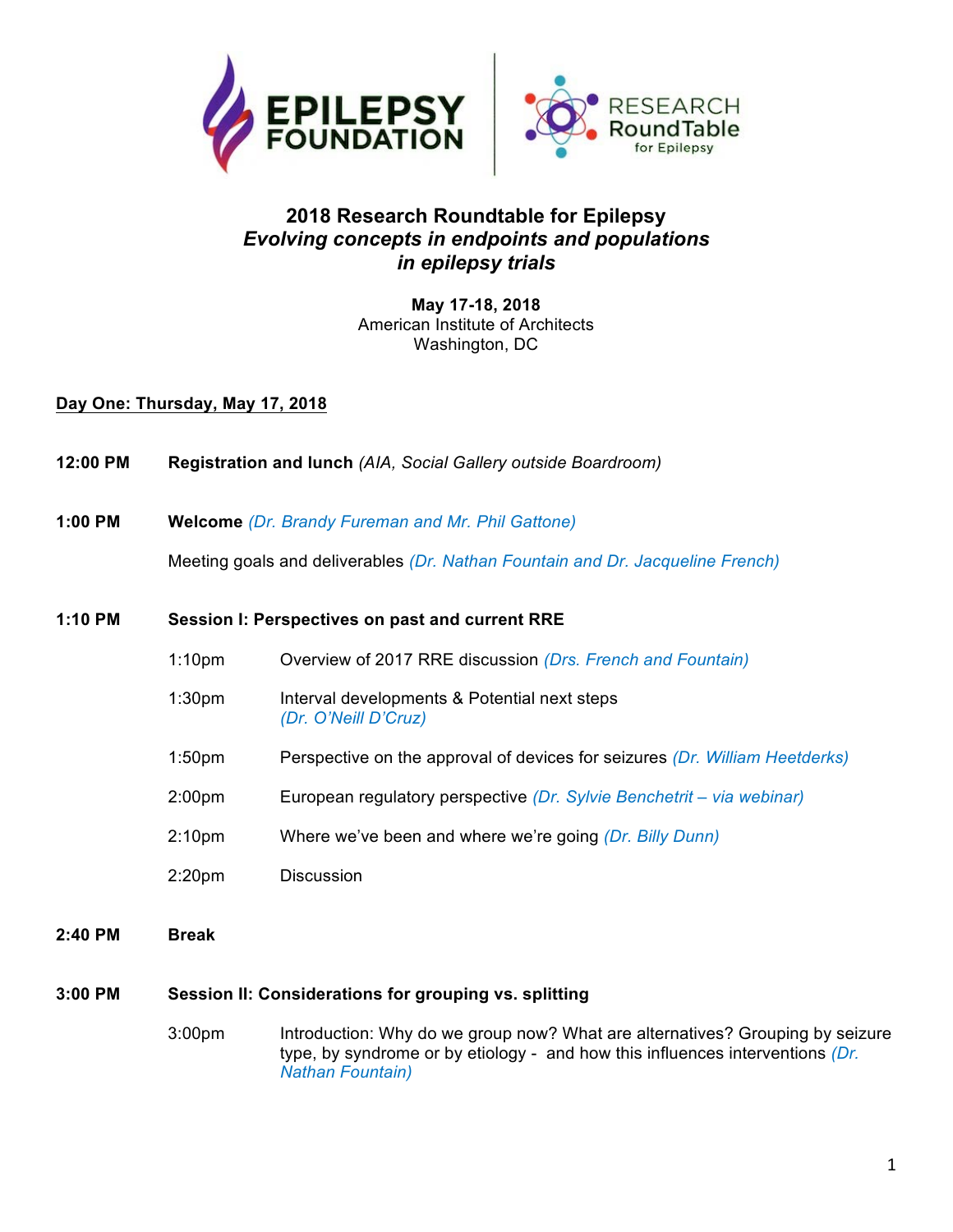



- 3:15pm Define anti-ictal and anti-mechanistic/mechanism-targeted *(Dr. Michael Rogawski)*
- 3:30pm Historical perspective on epilepsy drug development *(Dr. Lynn Kramer)*
- 3:45pm Lennox-Gastaut: What we know *(Dr. Dennis Dlugos)*
- 4:00pm Are drop attacks or seizure types found in multiple rare syndromes orphan? *(Dr. Allen Hauser)*
- 4:15pm Paradigm in clinical trials for studying seizures rather than syndromes, and why it makes sense *(Dr. Jacqueline French)*

*Proposal: drugs that are thought to be mechanistically anti-ictal should be studied in the seizure types (regardless of syndrome), and drugs that work on the disease mechanism can be studied in the syndrome or etiology*

- 4:30pm Open discussion & Proposal resolution
- **5:20 PM Wrap up & End of Day One**
- **6:00 PM Reception** *(W Hotel, Altitude Foyer and POV Terrace)*
- **7:00 PM Dinner** *(W Hotel, Altitude Restaurant)*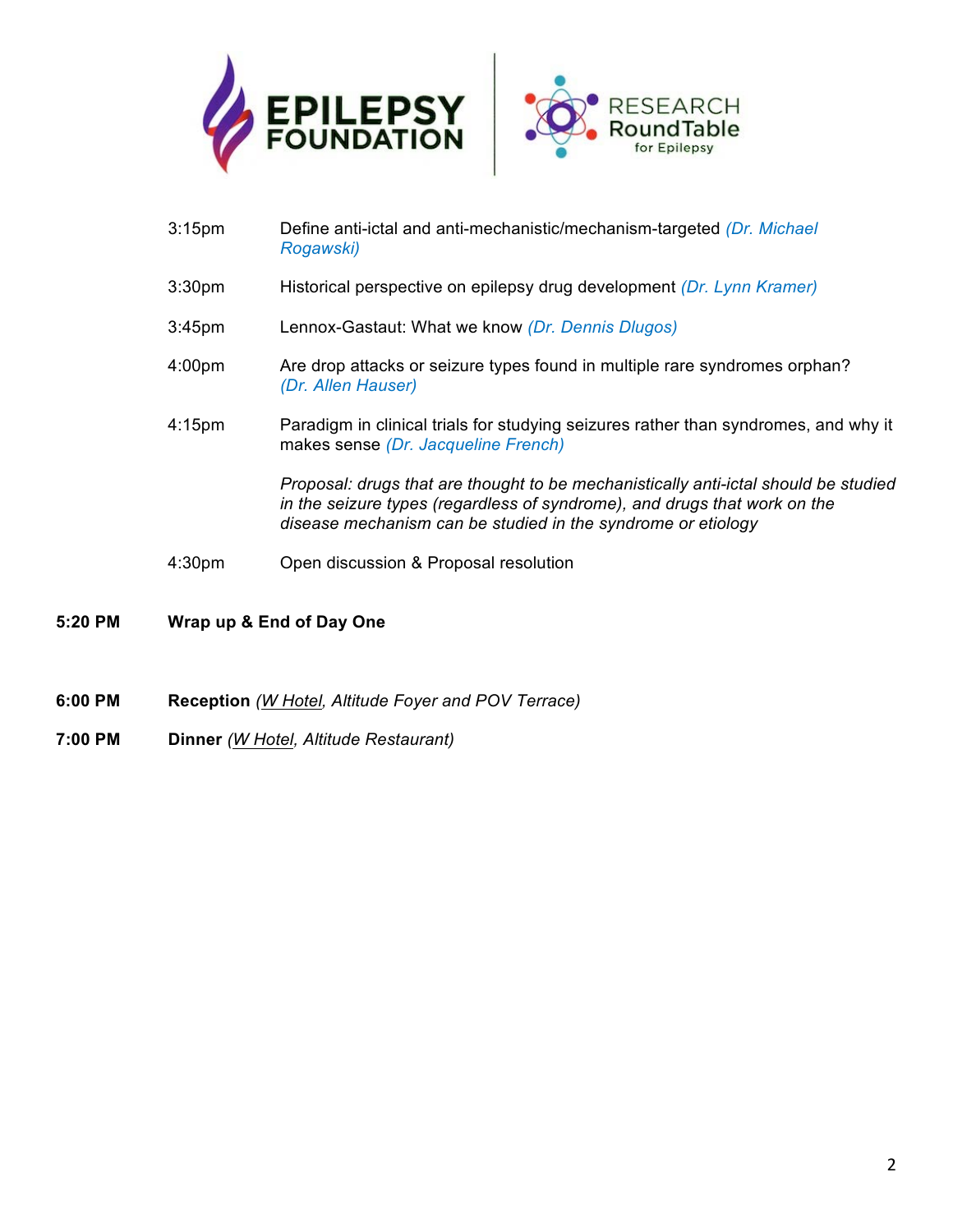



# **2018 Research Roundtable for Epilepsy** *Evolving concepts in endpoints and populations in epilepsy trials*

#### **Day Two: Friday, May 18, 2018**

- **8:00 AM Breakfast** *(AIA Social Gallery)*
- **9:00 AM Meeting start** *(AIA Boardroom)*

#### **9:05 AM Session III: The full spectrum of the disease: Treatment and outcome assessment in epileptic conditions that comprise more than seizures**

- 9:05am Parent/advocate panel *(Tuberous Sclerosis Alliance: Dr. Steven Roberds; Lennox-Gastaut Syndrome Foundation: Dr. Tracy Dixon Salazar; Dravet Syndrome Foundation: Ms. Mary Anne Meskis)*
- 9:25am What is the full spectrum of the disease? Comorbidities data from the Rare Epilepsy Network *(Dr. Brandy Fureman)*
- 9:45am How are comorbidities associated with epilepsy? When would you expect treatment of the epilepsy to also treat the comorbidities, or how would you expect treatment to impact the comorbidities? How would you differentiate acute effects of treatment on comorbidities versus disease modifying effects? *(Dr. Ingrid Scheffer)*
- 10:05am Combined outcomes in conditions where seizures and comorbidities have a shared mechanism, example Tuberous Sclerosis *(Dr. Steven Roberds)*
- 10:20am Combined outcome in epileptic encephalopathies where the mechanism is not completely understood, eg. Lennox-Gastaut Syndrome *(Dr. Tracy Dixon Salazar)*
- 10:35am Discussion

*Framework - Understanding of what are the most important comorbidities in each of the syndromes that are of interest to study. Are the comorbidities directly related to the mechanism of the seizure or the mechanism of the drug and therefore within the scope of what should be studied in the trial? Or are the comorbidities outside of the scope of what you could look to change in a trial?*